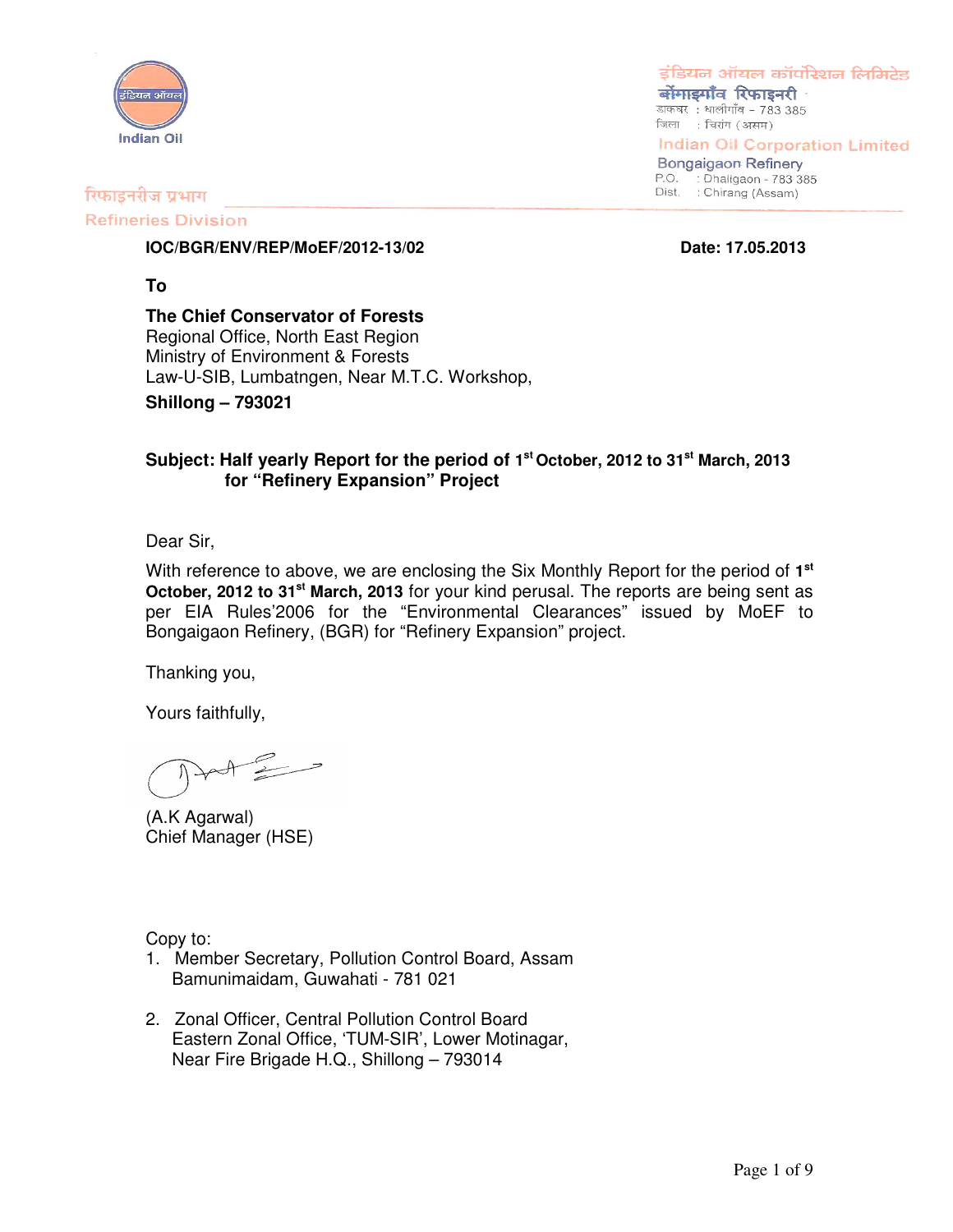### **Half yearly Report for the period of 1 st October, 2012 to 31 st March, 2013 for "Refinery Expansion" project**

**Environmental Clearance for Refinery Expansion, De-bottlenecking of Reformer and LPG facility vide MoEF's letter No. J.11011/24/90-IA-II dated 03/06/1991:**

**Plant Commissioning dates:**

- **1. Crude Distillation Unit - II: 09.05.95**
- **2. Delayed Coker Unit - II: 06.03.96**

| SI. No | <b>Clearance Conditions</b>                                      | <b>Status</b>            |
|--------|------------------------------------------------------------------|--------------------------|
|        | Six monthly Effluent Quality (Point No. VIII)                    | Furnished in Appendix-A1 |
| 2.     | Six monthly Ambient Air Quality/ Stack<br><b>Monitoring Data</b> | Furnished in Appendix-A2 |
| З.     | <b>Tree Plantation Data</b>                                      | Furnished in Appendix-A3 |
| 4.     | Special Information                                              | Furnished in Appendix-A4 |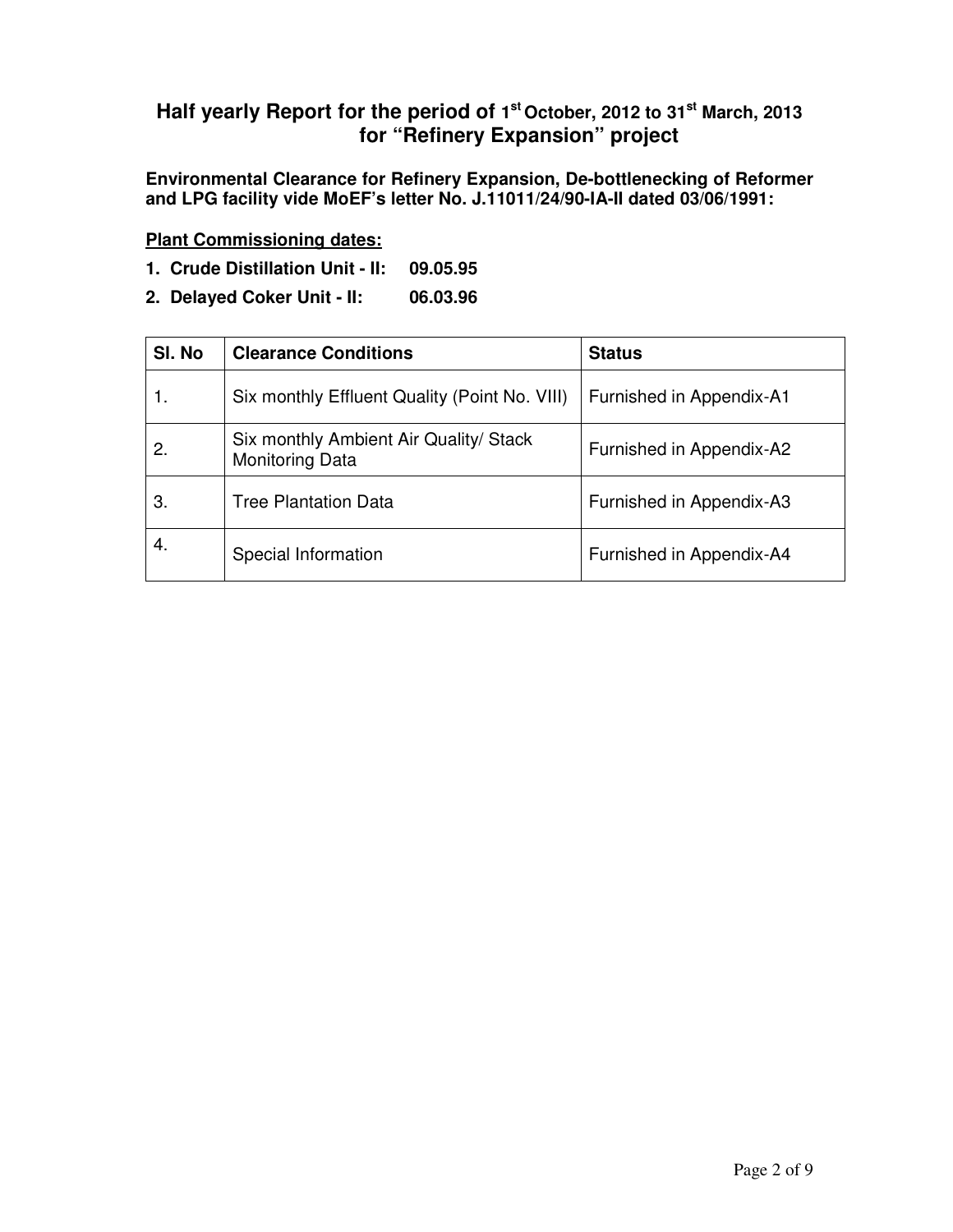# **APPENDIX –A1**

# **Effluent Discharged (Figure in M 3 /Hr)**

### **(1 st October 2012 to 31 st March 2013)**

| A | Industrial Effluent $M^3/Hr$                                               | 178.4              |
|---|----------------------------------------------------------------------------|--------------------|
| B | Domestic Effluent from BGR Township M <sup>3</sup> /Hr                     | 81.4               |
| C | Total Effluent Treated $(A + B)$ M <sup>3</sup> /Hr                        | 259.8              |
| D | Treated Effluent Reused M <sup>3</sup> /Hr                                 | 246.7              |
| Е | $M^3$ /Hr<br><b>Effluent Discharged</b>                                    | 13.2               |
|   | M <sup>3</sup> of Effluent discharged for 1000 tones of Crude<br>processed | 48.4<br>(Std. 400) |

# **EFFLUENT QUALITY**

# **A. Treated Effluent Quality**

| $\left(1$ October 2012 to 31 Intervit 2013) |                                                                      |                   |            |            |            |  |  |  |  |
|---------------------------------------------|----------------------------------------------------------------------|-------------------|------------|------------|------------|--|--|--|--|
| SI.<br><b>No</b>                            | <b>Parameter</b>                                                     | <b>MINAS,2008</b> | Min        | Avg.       | <b>Max</b> |  |  |  |  |
| $\blacksquare$                              | p <sup>H</sup> value                                                 | $6.0 - 8.5$       | 6.5        | 7.2        | 8.5        |  |  |  |  |
| $\overline{2}$                              | Oil and Grease, mg/l                                                 | 5.0               | 0.6        | 1.5        | 4.0        |  |  |  |  |
| 3                                           | <b>Bio-Chemical Oxygen Demand (3 Day</b><br>at $27^{\circ}$ C), mg/l | 15.0              | 2.0        | 3.8        | 11.0       |  |  |  |  |
| 4                                           | <b>Chemical Oxygen Demand (COD),</b><br>mg/l                         | 125.0             | 19.0       | 33.2       | 80.0       |  |  |  |  |
| 5                                           | Suspended solids, mg/l                                               | 20.0              | 2.0        | 4.9        | 13.0       |  |  |  |  |
| 6                                           | Phenolic compounds (as C6H5OH),<br>mg/l                              | 0.35              | <b>BDL</b> | <b>BDL</b> | <b>BDL</b> |  |  |  |  |
| $\overline{7}$                              | Sulphide (as S), mg/l                                                | 0.50              | <b>BDL</b> | <b>BDL</b> | <b>BDL</b> |  |  |  |  |
| 8                                           | $CN$ mg/l                                                            | 0.20              | <b>BDL</b> | <b>BDL</b> | <b>BDL</b> |  |  |  |  |
| 9                                           | Ammonia as N, mg/l                                                   | 15.0              | 0.10       | 0.53       | 1.36       |  |  |  |  |
| 10                                          | TKN, mg/l                                                            | 40.0              | 0.70       | 1.06       | 1.57       |  |  |  |  |
| $\overline{11}$                             | P, mg/l                                                              | 3.0               | 0.12       | 0.47       | 1.20       |  |  |  |  |
| 12                                          | Cr (Hexavalent), mg/l                                                | 0.10              | <b>BDL</b> | <b>BDL</b> | <b>BDL</b> |  |  |  |  |
| 13                                          | Cr (Total), mg/l                                                     | 2.0               | <b>BDL</b> | <b>BDL</b> | <b>BDL</b> |  |  |  |  |
| $\overline{14}$                             | Pb,<br>mg/l                                                          | 0.10              | <b>BDL</b> | <b>BDL</b> | <b>BDL</b> |  |  |  |  |
| 15                                          | Hg,<br>mg/l                                                          | 0.01              | <b>BDL</b> | <b>BDL</b> | <b>BDL</b> |  |  |  |  |
| 16                                          | Zn,<br>mg/l                                                          | 5.0               | <b>BDL</b> | <b>BDL</b> | <b>BDL</b> |  |  |  |  |
| 17                                          | Ni,<br>mq/l                                                          | 1.0               | <b>BDL</b> | <b>BDL</b> | <b>BDL</b> |  |  |  |  |
| $\overline{18}$                             | Cu,<br>mg/l                                                          | 1.0               | <b>BDL</b> | <b>BDL</b> | <b>BDL</b> |  |  |  |  |
| 19                                          | V,<br>mq/l                                                           | 0.20              | <b>BDL</b> | <b>BDL</b> | <b>BDL</b> |  |  |  |  |
| 20                                          | Benzene, mg/l                                                        | 0.10              | <b>BDL</b> | <b>BDL</b> | <b>BDL</b> |  |  |  |  |
| 21                                          | mg/l<br>Benzo (a) pyrene,                                            | 0.20              | <b>BDL</b> | <b>BDL</b> | <b>BDL</b> |  |  |  |  |

**(1 st October 2012 to 31 st March 2013)**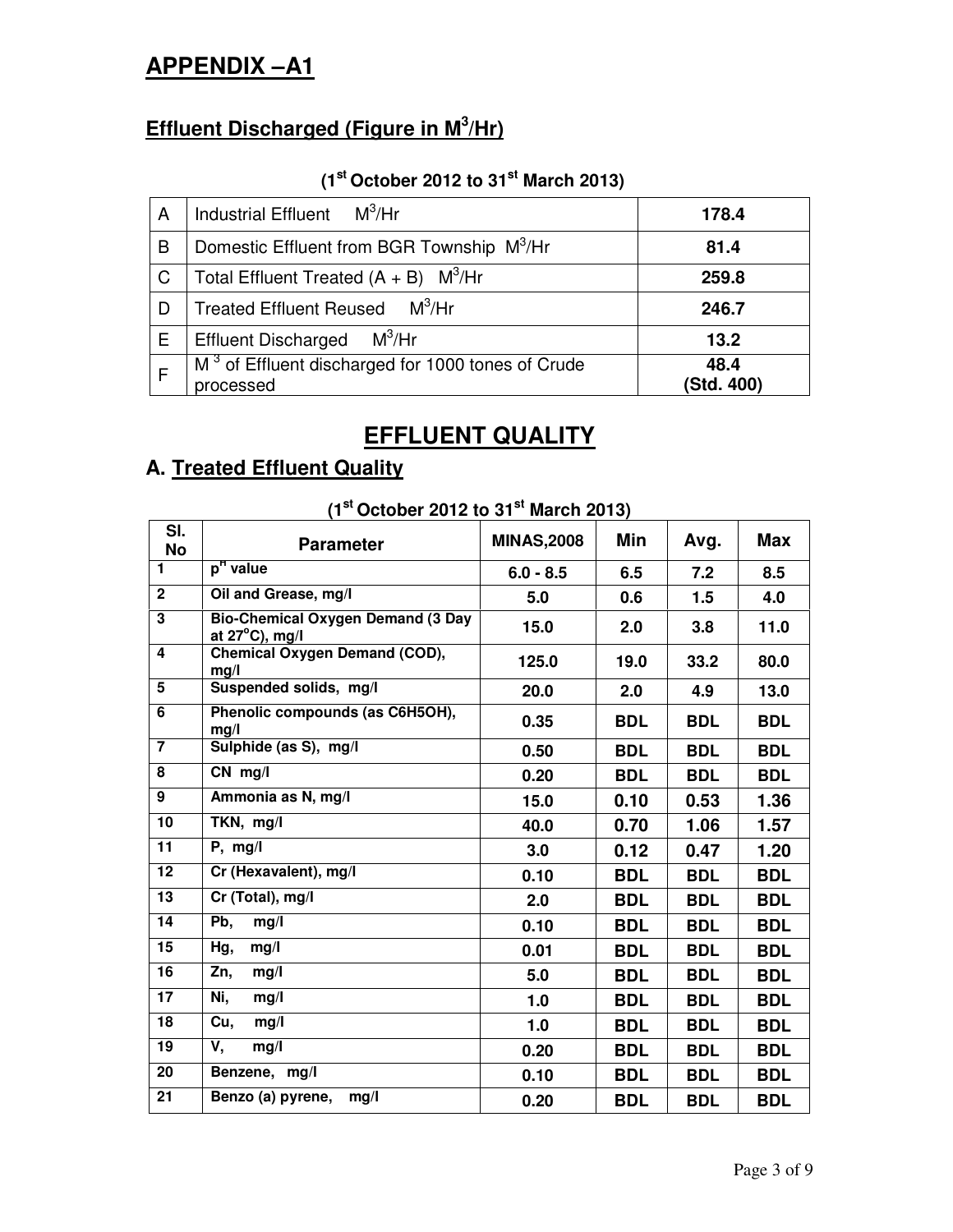# **EFFLUENT QUALITY**

## **B. Final Outlet (From the Complex) Effluent Quality**

| SI.<br>No.     | <b>Parameter</b>                                                      | <b>MINAS</b> | Min        | Avg.       | <b>Max</b> |
|----------------|-----------------------------------------------------------------------|--------------|------------|------------|------------|
| 1              | p <sup>H</sup> value                                                  | $6.0 - 8.5$  | 6.5        | 7.6        | 8.5        |
| $\overline{2}$ | Oil and Grease, mg/l                                                  | 5.0          | 1.00       | 1.87       | 5.00       |
| 3              | <b>Bio-Chemical Oxygen Demand</b><br>(3 Days at $27^{\circ}$ C), mg/l | 15.0         | 2.0        | 4.6        | 12.0       |
| 4              | Chemical Oxygen Demand (COD), mg/l                                    | 125.0        | 19.0       | 36.6       | 120.0      |
| $5\phantom{1}$ | Suspended Solids, mg/l                                                | 20.0         | 2.0        | 5.5        | 20.0       |
| 6              | Phenolic compounds (as C6H5OH), mg/l                                  | 0.35         | 0.02       | 0.03       | 0.08       |
| $\overline{7}$ | Sulphide (as S), mg/l                                                 | 0.50         | 0.02       | 0.15       | 0.50       |
| 8              | CN, mg/l                                                              | 0.20         | <b>BDL</b> | <b>BDL</b> | <b>BDL</b> |
| 9              | Ammonia as N, mg/l                                                    | 15.0         | 0.10       | 0.43       | 0.68       |
| 10             | TKN, mg/l                                                             | 40.0         | 0.68       | 0.92       | 1.15       |
| 11             | $P,$ mg/l                                                             | 3.0          | 0.35       | 0.83       | 1.30       |
| 12             | Cr (Hexavalent),<br>mg/l                                              | 0.10         | <b>BDL</b> | <b>BDL</b> | <b>BDL</b> |
| 13             | Cr (Total),<br>mg/l                                                   | 2.0          | <b>BDL</b> | <b>BDL</b> | <b>BDL</b> |
| 14             | Pb,<br>mg/l                                                           | 0.10         | <b>BDL</b> | <b>BDL</b> | <b>BDL</b> |
| 15             | Hg,<br>mg/l                                                           | 0.01         | <b>BDL</b> | <b>BDL</b> | <b>BDL</b> |
| 16             | Zn,<br>mg/l                                                           | 5.0          | <b>BDL</b> | <b>BDL</b> | <b>BDL</b> |
| 17             | Ni,<br>mg/l                                                           | 1.0          | <b>BDL</b> | <b>BDL</b> | <b>BDL</b> |
| 18             | Cu,<br>mg/l                                                           | 1.0          | <b>BDL</b> | <b>BDL</b> | <b>BDL</b> |
| 19             | V,<br>mg/l                                                            | 0.20         | <b>BDL</b> | <b>BDL</b> | <b>BDL</b> |
| 20             | Benzene, mg/l                                                         | 0.10         | <b>BDL</b> | <b>BDL</b> | <b>BDL</b> |
| 21             | Benzo (a) pyrene,<br>mg/l                                             | 0.20         | <b>BDL</b> | <b>BDL</b> | <b>BDL</b> |

#### **(1 st October 2012 to 31 st March 2013)**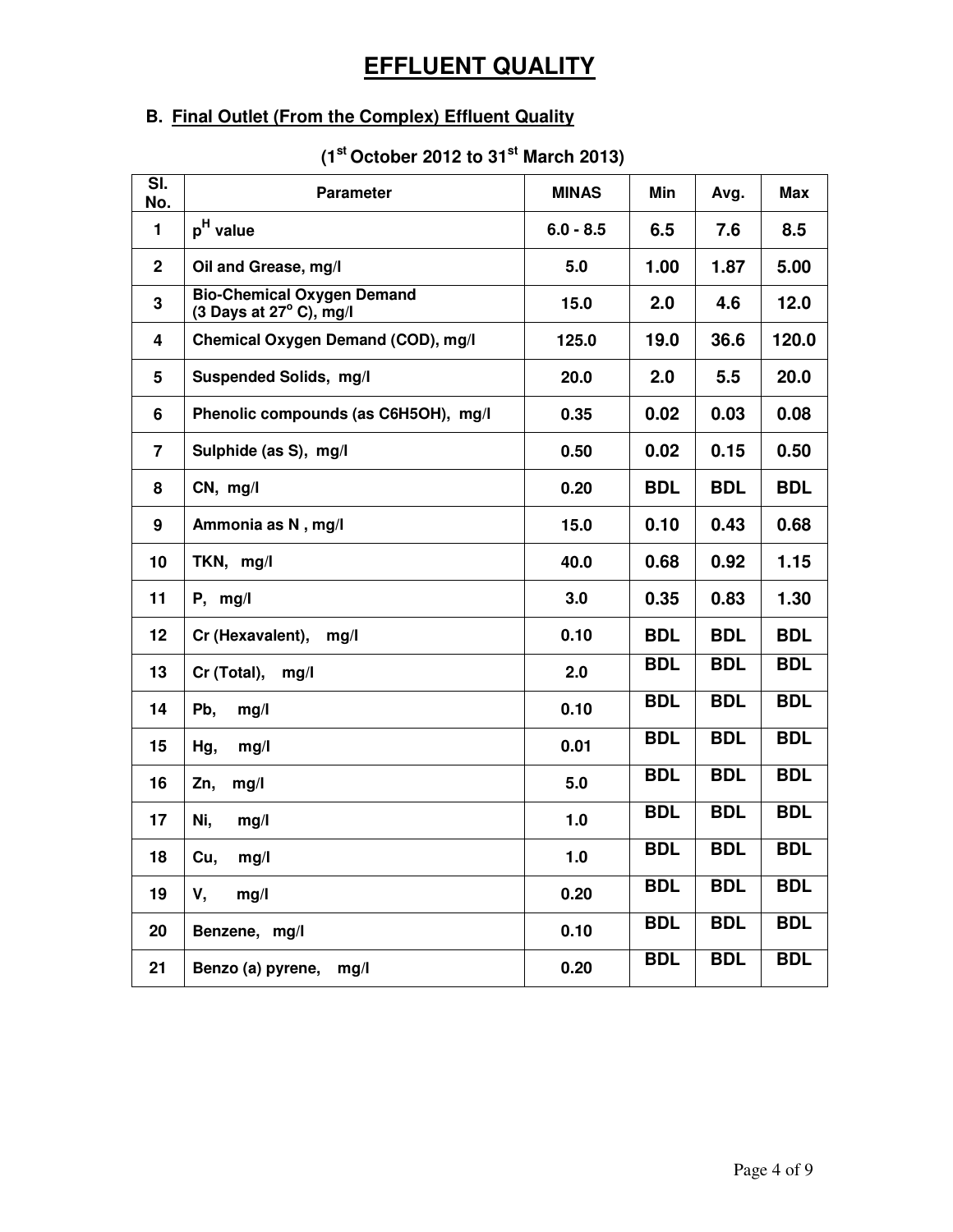## **STACK MONITORING DATA**

**(1 st October 2012 to 31 st March 2013)**

# **A. SO<sup>2</sup> Emission (mg/Nm 3 ):**

| <b>Stacks</b>        | <b>Emission</b>                                       | <b>Observed value</b> |      |            |  |  |
|----------------------|-------------------------------------------------------|-----------------------|------|------------|--|--|
|                      | Std.                                                  | Min                   | Avg. | <b>Max</b> |  |  |
| <b>CDU-I</b>         |                                                       | 92                    | 377  | 649        |  |  |
| <b>CDU-II</b>        |                                                       | 65                    | 368  | 998        |  |  |
| <b>DCU-I</b>         | <u>20</u><br>50<br>$\overline{\phantom{0}}$<br>Ш<br>ш | 91                    | 419  | 655        |  |  |
| <b>DCU-II</b>        |                                                       | 23                    | 416  | 996        |  |  |
| <b>CPP</b>           | ပ<br>Ó.<br>ட<br>ц.                                    | 29                    | 323  | 998        |  |  |
| <b>Reformer</b>      | <b>Eo</b><br>Fo                                       | 5                     | 31   | 361        |  |  |
| <b>HO-1</b>          |                                                       | 14                    | 142  | 444        |  |  |
| <b>Isomerisation</b> |                                                       | 1                     | 15   | 212        |  |  |

## **B.**  $NO_{X}$  **Emission** (mg/Nm<sup>3</sup>):

| <b>Stacks</b>        | <b>Emission</b>   | <b>Observed value</b> |      |            |  |  |
|----------------------|-------------------|-----------------------|------|------------|--|--|
|                      | Std.              | Min                   | Avg. | <b>Max</b> |  |  |
| <b>CDU-I</b>         |                   | 63                    | 112  | 409        |  |  |
| <b>CDU-II</b>        |                   | 23                    | 104  | 333        |  |  |
| <b>DCU-I</b>         | 350<br>450        | 50                    | 96   | 221        |  |  |
| <b>DCU-II</b>        | Ш<br>Ш            | 44                    | 88   | 212        |  |  |
| <b>CPP</b>           | Q<br>O<br>ட<br>щ. | 101                   | 237  | 429        |  |  |
| Reformer             | ►<br>E Q<br>E Q   | 20                    | 136  | 276        |  |  |
| <b>HO-1</b>          |                   | 10                    | 87   | 212        |  |  |
| <b>Isomerisation</b> |                   | $\mathbf 2$           | 28   | 63         |  |  |

## **C: PM Emission (mg/Nm 3 )**

| <b>Stacks</b>        | <b>Emission</b>                   | <b>Observed value</b> |      |            |  |  |
|----------------------|-----------------------------------|-----------------------|------|------------|--|--|
|                      | Std.                              |                       | Avg. | <b>Max</b> |  |  |
| <b>CDU-I</b>         |                                   | 9.0                   | 12.5 | 16.5       |  |  |
| <b>CDU-II</b>        |                                   | 6.0                   | 16.6 | 30.8       |  |  |
| <b>DCU-I</b>         | $\overline{100}$<br>$\frac{1}{1}$ | 4.0                   | 15.2 | 34.5       |  |  |
| <b>DCU-II</b>        | Ш<br>$\mathbf{I}$                 | 6.0                   | 6.0  | 6.0        |  |  |
| <b>CPP</b>           | For F.O.<br>For F.G.              | 14.0                  | 18.0 | 25.1       |  |  |
| <b>Reformer</b>      | For                               | 4.7                   | 6.6  | 8.0        |  |  |
| $HO-1/2$             |                                   | 9.0                   | 13.3 | 19.0       |  |  |
| <b>Isomerisation</b> |                                   | 4.0                   | 5.7  | 8.0        |  |  |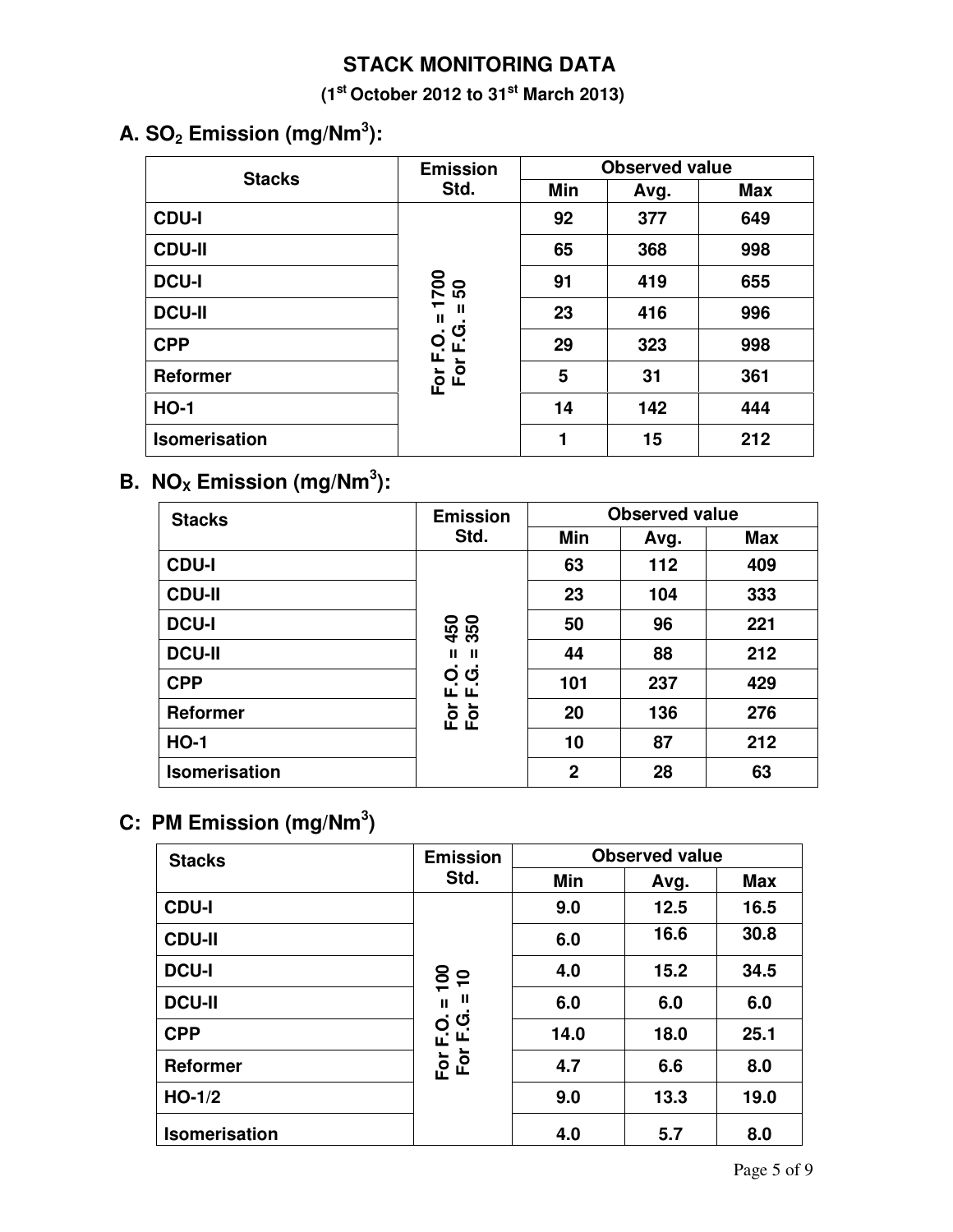### **STACK MONITORING DATA (1 st October 2012 to 31 st March 2013)**

## **D. CO Emission (mg/Nm 3 )**

|                     | <b>Emission</b>             | <b>Observed value</b> |      |      |  |  |  |
|---------------------|-----------------------------|-----------------------|------|------|--|--|--|
| <b>Stacks</b>       | Std.                        | Min                   | Avg. | Max  |  |  |  |
| <b>CDU-I</b>        |                             | 29.0                  | 33.0 | 41.0 |  |  |  |
| <b>CDU-II</b>       |                             | 43.0                  | 51.0 | 61.0 |  |  |  |
| <b>DCU-I</b>        | 200<br>150                  | 33.0                  | 37.7 | 43.0 |  |  |  |
| <b>DCU-II</b>       | $\mathbf{II}$ $\mathbf{II}$ | 47.0                  | 47.0 | 47.0 |  |  |  |
| <b>CPP</b>          | O G<br>L L                  | 39.0                  | 48.3 | 63.0 |  |  |  |
| <b>Reformer</b>     | Fōr<br>For                  | 7.0                   | 9.7  | 11.0 |  |  |  |
| $HO-1/2$            |                             | 6.0                   | 8.3  | 10.0 |  |  |  |
| <b>ISMERISATION</b> |                             | 4.0                   | 13.3 | 19.0 |  |  |  |

## **E.** Ni + V **Emission** (mg/Nm<sup>3</sup>) :

|                     | <b>Emission</b> | <b>Observed value</b> |      |            |  |  |  |
|---------------------|-----------------|-----------------------|------|------------|--|--|--|
| <b>Stacks</b>       | Std.            | Min                   | Avg. | <b>Max</b> |  |  |  |
| <b>CDU-I</b>        |                 | 1.0                   | 1.0  | 1.0        |  |  |  |
| <b>CDU-II</b>       |                 | < 1.0                 | 1.0  | 1.0        |  |  |  |
| <b>DCU-I</b>        | ທ               | 1.0                   | 1.0  | < 1.0      |  |  |  |
| <b>DCU-II</b>       | Ш               | 1.0                   | 1.0  | 1.0        |  |  |  |
| <b>CPP</b>          | C.<br>L.        | < 1.0                 | 1.0  | 1.0        |  |  |  |
| <b>Reformer</b>     | For             | < 1.0                 | 1.0  | 1.0        |  |  |  |
| $HO-1/2$            |                 | 1.0                   | 1.0  | 1.0        |  |  |  |
| <b>ISMERISATION</b> |                 | 1.0                   | 1.0  | 1.0        |  |  |  |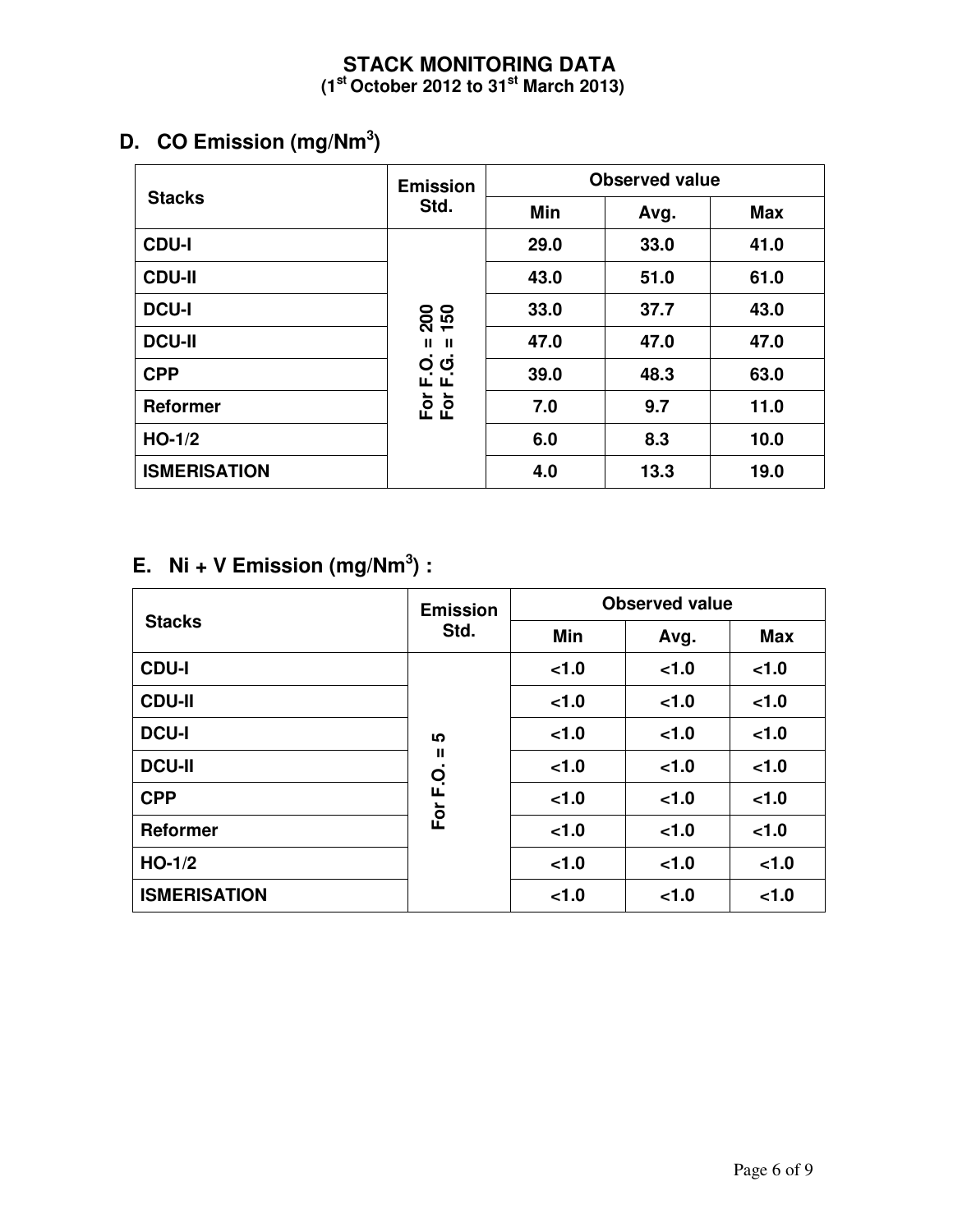## **APPENDIX – A2**

#### **AMBIENT AIR QUALITY AROUND BGR COMPLEX (Average of monthly sample Schedule – VII) (1 st October 2012 to 31 st March 2013)**

|                | <b>Station</b>                                 | <b>Continuous</b><br><b>Monitoring</b><br><b>Station</b> | <b>Near</b><br><b>Tube Well</b><br><b>No.14</b> | <b>Near LPG</b><br><b>Bottling</b><br>plant | <b>Rural</b><br><b>Health</b><br><b>Centre</b> | <b>Bartala</b><br><b>Rail Gate</b> | <b>Near TW</b><br>No.7 in<br><b>Township</b> |  |  |  |  |
|----------------|------------------------------------------------|----------------------------------------------------------|-------------------------------------------------|---------------------------------------------|------------------------------------------------|------------------------------------|----------------------------------------------|--|--|--|--|
| $\mathbf{1}$   | SO2 (Std.: $50/80 \mu g/m^3$ )                 |                                                          |                                                 |                                             |                                                |                                    |                                              |  |  |  |  |
|                | Min                                            | 1.9                                                      | <b>BDL</b>                                      | <b>BDL</b>                                  | <b>BDL</b>                                     | <b>BDL</b>                         | <b>BDL</b>                                   |  |  |  |  |
|                | Average                                        | 14.9                                                     | <b>BDL</b>                                      | <b>BDL</b>                                  | <b>BDL</b>                                     | <b>BDL</b>                         | <b>BDL</b>                                   |  |  |  |  |
|                | <b>Max</b>                                     | 52.3                                                     | <b>BDL</b>                                      | <b>BDL</b>                                  | <b>BDL</b>                                     | <b>BDL</b>                         | <b>BDL</b>                                   |  |  |  |  |
|                | No of observation                              | <b>Continuous</b>                                        | 48                                              | 48                                          | 48                                             | 48                                 | 48                                           |  |  |  |  |
| $\overline{2}$ | NO2 (Std. $40/80 \mu g/m^3$ )                  |                                                          |                                                 |                                             |                                                |                                    |                                              |  |  |  |  |
|                | Min                                            | 3.3                                                      | 5.0                                             | 5.0                                         | 5.0                                            | 5.0                                | 5.0                                          |  |  |  |  |
|                | Average                                        | 6.9                                                      | 8.0                                             | 7.8                                         | 8.6                                            | 8.6                                | 8.3                                          |  |  |  |  |
|                | <b>Max</b>                                     | 13.6                                                     | 10.0                                            | 10.0                                        | 13.0                                           | 12.0                               | 12.0                                         |  |  |  |  |
|                | No of observation                              | <b>Continuous</b>                                        | 48                                              | 48                                          | 48                                             | 48                                 | 48                                           |  |  |  |  |
| $\mathbf{3}$   | PM-10 (Std. 60/100 $\mu$ g/m <sup>3</sup> )    |                                                          |                                                 |                                             |                                                |                                    |                                              |  |  |  |  |
|                | Min                                            | 2.8                                                      | 32.0                                            | 52.0                                        | 50.0                                           | 21.0                               | 34.0                                         |  |  |  |  |
|                | Average                                        | 32.2                                                     | 76.0                                            | 72.1                                        | 84.9                                           | 79.1                               | 74.9                                         |  |  |  |  |
|                | Max                                            | 92.1                                                     | 98.0                                            | 94.0                                        | 98.0                                           | 98.0                               | 93.0                                         |  |  |  |  |
|                | No of observation                              | <b>Continuous</b>                                        | 48                                              | 48                                          | 48                                             | 48                                 | 48                                           |  |  |  |  |
| 4              | PM-2.5 (Std. 40/60 $\mu$ g/m <sup>3</sup> )    |                                                          |                                                 |                                             |                                                |                                    |                                              |  |  |  |  |
|                | Min                                            | 2.3                                                      | 16.0                                            | 25.0                                        | 26.0                                           | 11.0                               | 13.0                                         |  |  |  |  |
|                | Average                                        | 21.6                                                     | 45.6                                            | 44.2                                        | 49.9                                           | 47.5                               | 43.8                                         |  |  |  |  |
|                | <b>Max</b>                                     | 52.3                                                     | 58.0                                            | 58.0                                        | 60.0                                           | 60.0                               | 56.0                                         |  |  |  |  |
|                | No of observation                              | <b>Continuous</b>                                        | 48                                              | 48                                          | 48                                             | 48                                 | 48                                           |  |  |  |  |
| 5              | Ammonia (Std. 100/400 $\mu$ g/m <sup>3</sup> ) |                                                          |                                                 |                                             |                                                |                                    |                                              |  |  |  |  |
|                | <b>Min</b>                                     | 2.3                                                      | <b>BDL</b>                                      | <b>BDL</b>                                  | <b>BDL</b>                                     | <b>BDL</b>                         | <b>BDL</b>                                   |  |  |  |  |
|                | Average                                        | 2.9                                                      | <b>BDL</b>                                      | <b>BDL</b>                                  | <b>BDL</b>                                     | <b>BDL</b>                         | <b>BDL</b>                                   |  |  |  |  |
|                | <b>Max</b>                                     | 3.6                                                      | <b>BDL</b>                                      | <b>BDL</b>                                  | <b>BDL</b>                                     | <b>BDL</b>                         | <b>BDL</b>                                   |  |  |  |  |
|                | No of observation                              | <b>Continuous</b>                                        | 48                                              | 48                                          | 48                                             | 48                                 | 48                                           |  |  |  |  |
| 6              | Pb (Std. -0.5/1.0 $\mu$ g/m <sup>3</sup> )     |                                                          |                                                 |                                             |                                                |                                    |                                              |  |  |  |  |
|                | Min                                            |                                                          | <b>BDL</b>                                      | <b>BDL</b>                                  | <b>BDL</b>                                     | <b>BDL</b>                         | <b>BDL</b>                                   |  |  |  |  |
|                | Average                                        |                                                          | <b>BDL</b>                                      | <b>BDL</b>                                  | <b>BDL</b>                                     | <b>BDL</b>                         | <b>BDL</b>                                   |  |  |  |  |
|                | <b>Max</b>                                     |                                                          | <b>BDL</b>                                      | <b>BDL</b>                                  | <b>BDL</b>                                     | <b>BDL</b>                         | <b>BDL</b>                                   |  |  |  |  |
|                | No of observation                              |                                                          | 48                                              | 48                                          | 48                                             | 48                                 | 48                                           |  |  |  |  |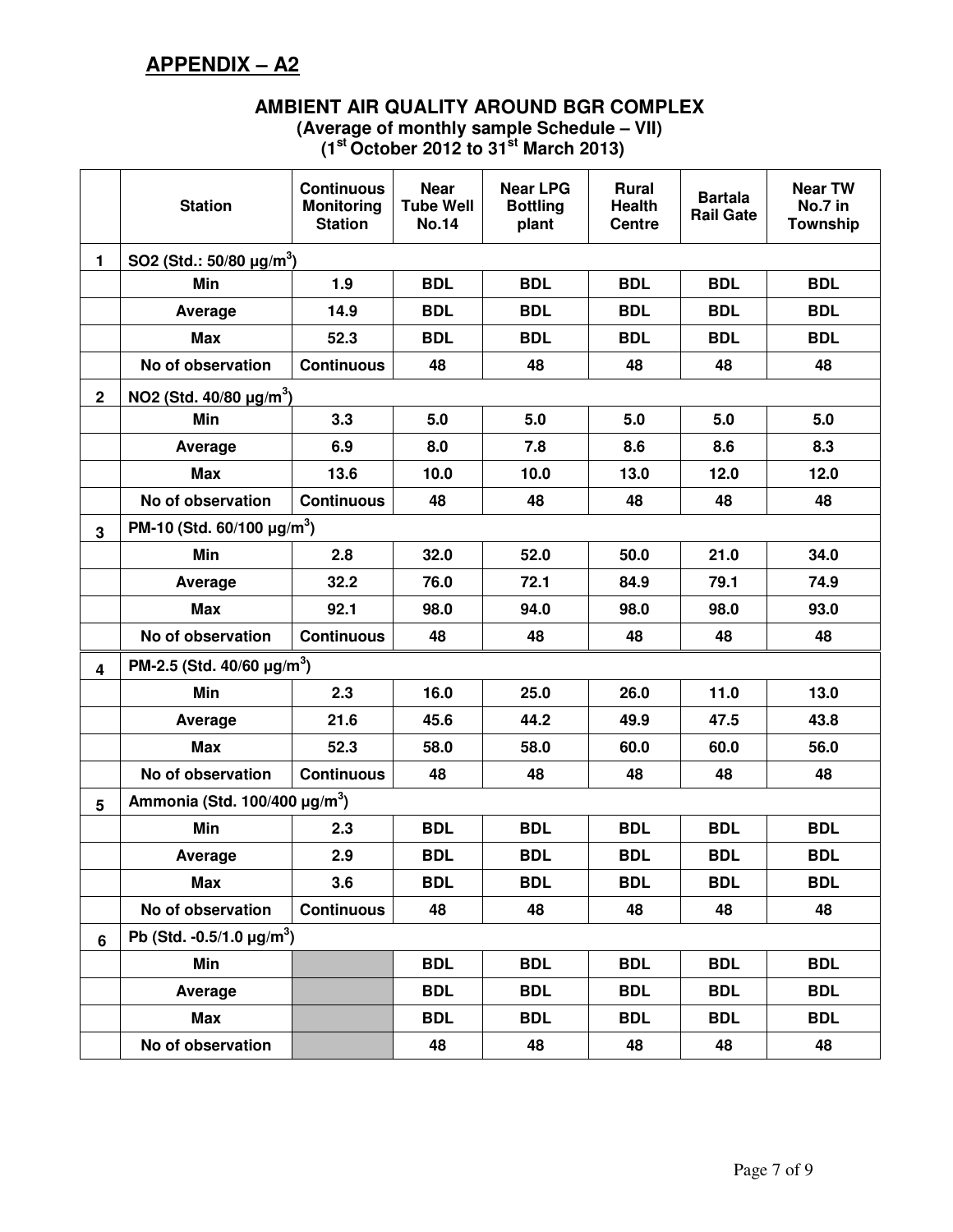| $\overline{7}$ | Arsenic (As) (Std.- 6 ng/m3)                              |                   |            |            |            |            |            |  |  |  |
|----------------|-----------------------------------------------------------|-------------------|------------|------------|------------|------------|------------|--|--|--|
|                | Min                                                       |                   | <b>BDL</b> | <b>BDL</b> | <b>BDL</b> | <b>BDL</b> | <b>BDL</b> |  |  |  |
|                | Average                                                   |                   | <b>BDL</b> | <b>BDL</b> | <b>BDL</b> | <b>BDL</b> | <b>BDL</b> |  |  |  |
|                | <b>Max</b>                                                |                   | <b>BDL</b> | <b>BDL</b> | <b>BDL</b> | <b>BDL</b> | <b>BDL</b> |  |  |  |
|                | No of observation                                         |                   | 48         | 48         | 48         | 48         | 48         |  |  |  |
| 8              | Ni (Std.- 20 ng/m3)                                       |                   |            |            |            |            |            |  |  |  |
|                | Min                                                       |                   | <b>BDL</b> | <b>BDL</b> | <b>BDL</b> | <b>BDL</b> | <b>BDL</b> |  |  |  |
|                | Average                                                   |                   | <b>BDL</b> | <b>BDL</b> | <b>BDL</b> | <b>BDL</b> | <b>BDL</b> |  |  |  |
|                | <b>Max</b>                                                |                   | <b>BDL</b> | <b>BDL</b> | <b>BDL</b> | <b>BDL</b> | <b>BDL</b> |  |  |  |
|                | No of observation                                         |                   | 48         | 48         | 48         | 48         | 48         |  |  |  |
| 9              | CO (Std.- 2/4 mg/m3                                       |                   |            |            |            |            |            |  |  |  |
|                | Min                                                       | 0.01              |            |            |            |            |            |  |  |  |
|                | Average                                                   | 0.15              |            |            |            |            |            |  |  |  |
|                | <b>Max</b>                                                | 0.93              |            |            |            |            |            |  |  |  |
|                | No of observation                                         | <b>Continuous</b> |            |            |            |            |            |  |  |  |
| 10             | Ozone (Std. -100/180 µg/m <sup>3 for 8hrs./1 hr.)</sup> ) |                   |            |            |            |            |            |  |  |  |
|                | Min                                                       | 5.7               | <b>BDL</b> | <b>BDL</b> | <b>BDL</b> | <b>BDL</b> | <b>BDL</b> |  |  |  |
|                | Average                                                   | 19.9              | <b>BDL</b> | <b>BDL</b> | <b>BDL</b> | <b>BDL</b> | <b>BDL</b> |  |  |  |
|                | <b>Max</b>                                                | 42.0              | <b>BDL</b> | <b>BDL</b> | <b>BDL</b> | <b>BDL</b> | <b>BDL</b> |  |  |  |
|                | No of observation                                         | <b>Continuous</b> | 48         | 48         | 48         | 48         | 48         |  |  |  |
| 11             | Benzene(Std.: $5 \mu g/m^3$ )                             |                   |            |            |            |            |            |  |  |  |
|                | Min                                                       | 0.01              | <b>BDL</b> | <b>BDL</b> | <b>BDL</b> | <b>BDL</b> | <b>BDL</b> |  |  |  |
|                | Average                                                   | 0.27              | <b>BDL</b> | <b>BDL</b> | <b>BDL</b> | <b>BDL</b> | <b>BDL</b> |  |  |  |
|                | <b>Max</b>                                                | 2.39              | <b>BDL</b> | <b>BDL</b> | <b>BDL</b> | <b>BDL</b> | <b>BDL</b> |  |  |  |
|                | No of observation                                         | <b>Continuous</b> | 48         | 48         | 48         | 48         | 48         |  |  |  |
| 12             | Benzo(a)Pyrene_(Std.: 1 ng/m <sup>3</sup> )               |                   |            |            |            |            |            |  |  |  |
|                | Min                                                       |                   | <b>BDL</b> | <b>BDL</b> | <b>BDL</b> | <b>BDL</b> | <b>BDL</b> |  |  |  |
|                | Average                                                   |                   | <b>BDL</b> | <b>BDL</b> | <b>BDL</b> | <b>BDL</b> | <b>BDL</b> |  |  |  |
|                | <b>Max</b>                                                |                   | <b>BDL</b> | <b>BDL</b> | <b>BDL</b> | <b>BDL</b> | <b>BDL</b> |  |  |  |
|                | No of observation                                         |                   | 48         | 48         | 48         | 48         | 48         |  |  |  |

| <b>Average of Six Stations</b> |                        |                 |           |            |                 |                   |            |            |                                          |      |                        |                |
|--------------------------------|------------------------|-----------------|-----------|------------|-----------------|-------------------|------------|------------|------------------------------------------|------|------------------------|----------------|
| <b>PARAMETER</b>               | SO <sub>2</sub>        | NO <sub>2</sub> | PM-<br>10 | PM-<br>2.5 | NH <sub>3</sub> | Pb                | As         | Ni         | <b>Benz</b><br>o(a)<br><b>Pyre</b><br>ne | CO   | $C_6H_6$               | O <sub>3</sub> |
| <b>Unit</b>                    | $\mu$ g/m <sup>3</sup> |                 |           |            |                 | ng/m <sup>3</sup> |            |            | mg/<br>m                                 |      | $\mu$ g/m <sup>3</sup> |                |
| <b>NAAQ Std.</b>               | 50/                    | 40/             | 60/       | 40/        | 100/            | 0.5/              | Max.       | Max.       | <b>Max</b>                               | 2/4  | Max 5                  | 100/           |
| 2009                           | 80                     | 80              | 100       | 60         | 400             | 1.0               | 6          | 20         |                                          |      |                        | 180            |
| Min                            | 1.9                    | 3.3             | 2.8       | 2.3        | 1.1             | <b>BDL</b>        | <b>BDL</b> | <b>BDL</b> | <b>BDL</b>                               | 0.01 | 0.01                   | 5.7            |
| Average                        | 14.9                   | 8.0             | 69.9      | 42.1       | 3.1             | <b>BDL</b>        | <b>BDL</b> | <b>BDL</b> | <b>BDL</b>                               | 0.15 | 0.27                   | 19.9           |
| <b>Max</b>                     | 52.3                   | 13.6            | 98.0      | 60.0       | 3.8             | <b>BDL</b>        | <b>BDL</b> | <b>BDL</b> | <b>BDL</b>                               | 0.93 | 2.39                   | 42.0           |

Page 8 of 9